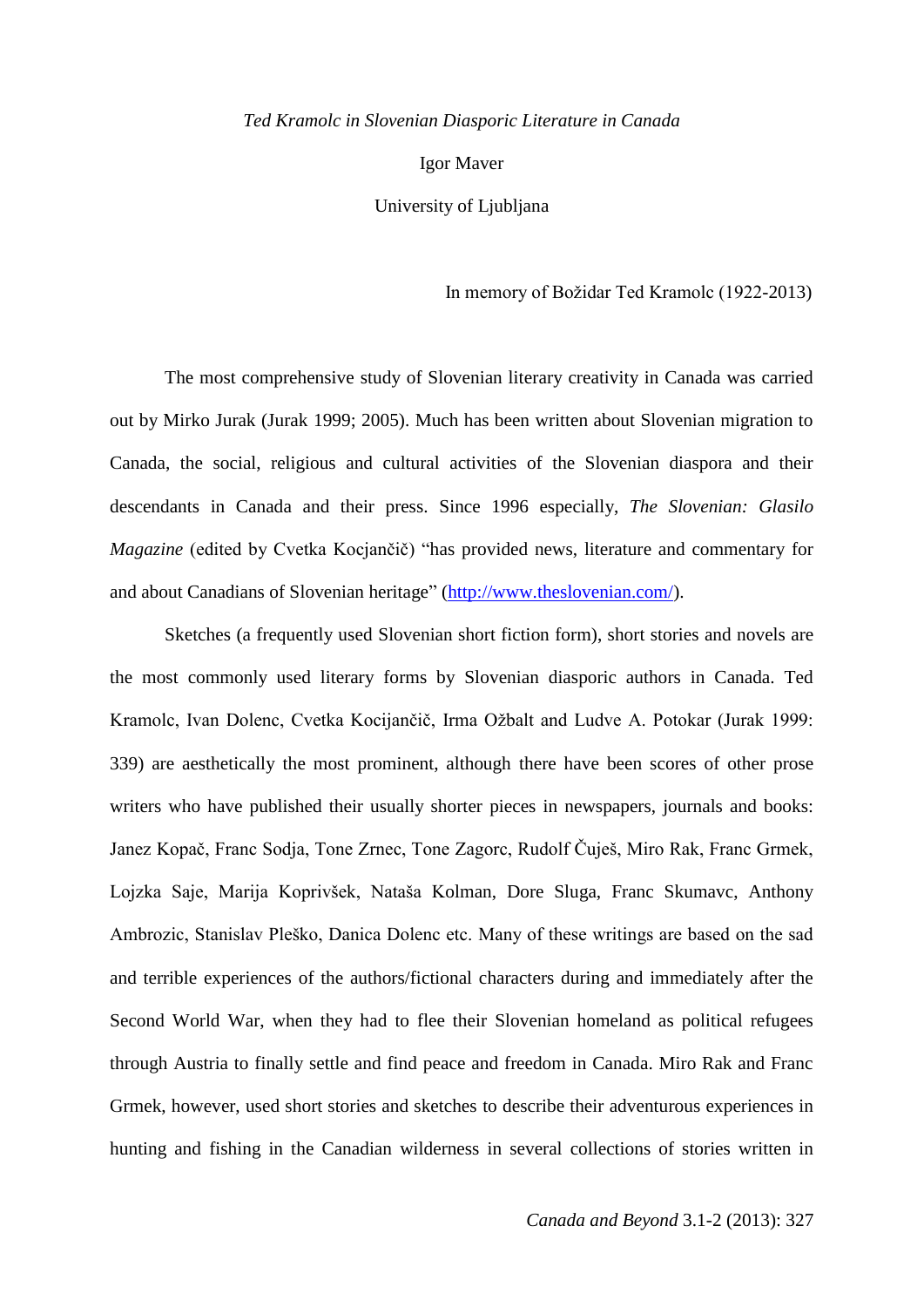Igor Maver

Slovenian. John Krizanc, who does not however consider himself part of the Slovenian diaspora in Canada despite his partly Slovenian roots (his father was born in Trst/Trieste), is a successful dramatist writing in English and certainly part of the mainstream (cf. Jurak 1999; 2005). He co-founded the Necessary Angel Theatre Company and received the Governor General's Award for his play *Prague*.

Ted Kramolc (1922-2013) went to Austria in 1945 as a refugee from the changed political system in Slovenia as a constitutive part of the newly formed socialist state of Yugoslavia after the end of the Second World War. Displaced in Austria for three years, he came to Canada in 1948. Schooled as a painter and an architect, he lived a great part of his life in Toronto where he taught painting, painted in his own right and wrote, of course: his numerous works are on display in the National Art Gallery in Ottawa, the Art Gallery of Ontario, the Art Gallery of Hamilton etc. Kramolc, a well established painter-writer, a characteristic which shines through in his style of writing, saw himself, and for that matter all people, very much defined by the spaces which we inhabit. He described Canada and Slovenia in these terms: "Slovenia is a nice, enclosed, controlled space: neat houses, charming hills and mountains carefully distributed among lakes, rivers and meadows. But Canada demands a different perspective: wild untamed forests, grand expanses of never ending prairie, savage peaks of solid rock. Nature in Canada is writ large: immense, enormous, and uncaring. Yet breathtakingly beautiful" (qtd. in Urbančič 2008). He enthusiastically welcomed the formation of the independent state of Slovenia in 1991 and in 1992 a selection of his short stories came out under the title *Podobe iz arhivov* (*Images from the Archives*; Kramolc 1992). They are linked together by the main protagonist who is also the narrator and the people appearing in them are displaced persons, D.P.'s, from the refugee camps all over Austria after World War Two, familiar to Kramolc himself from his own refugee years in Austria. The stories are largely autobiographical as they end with the protagonist's arrival in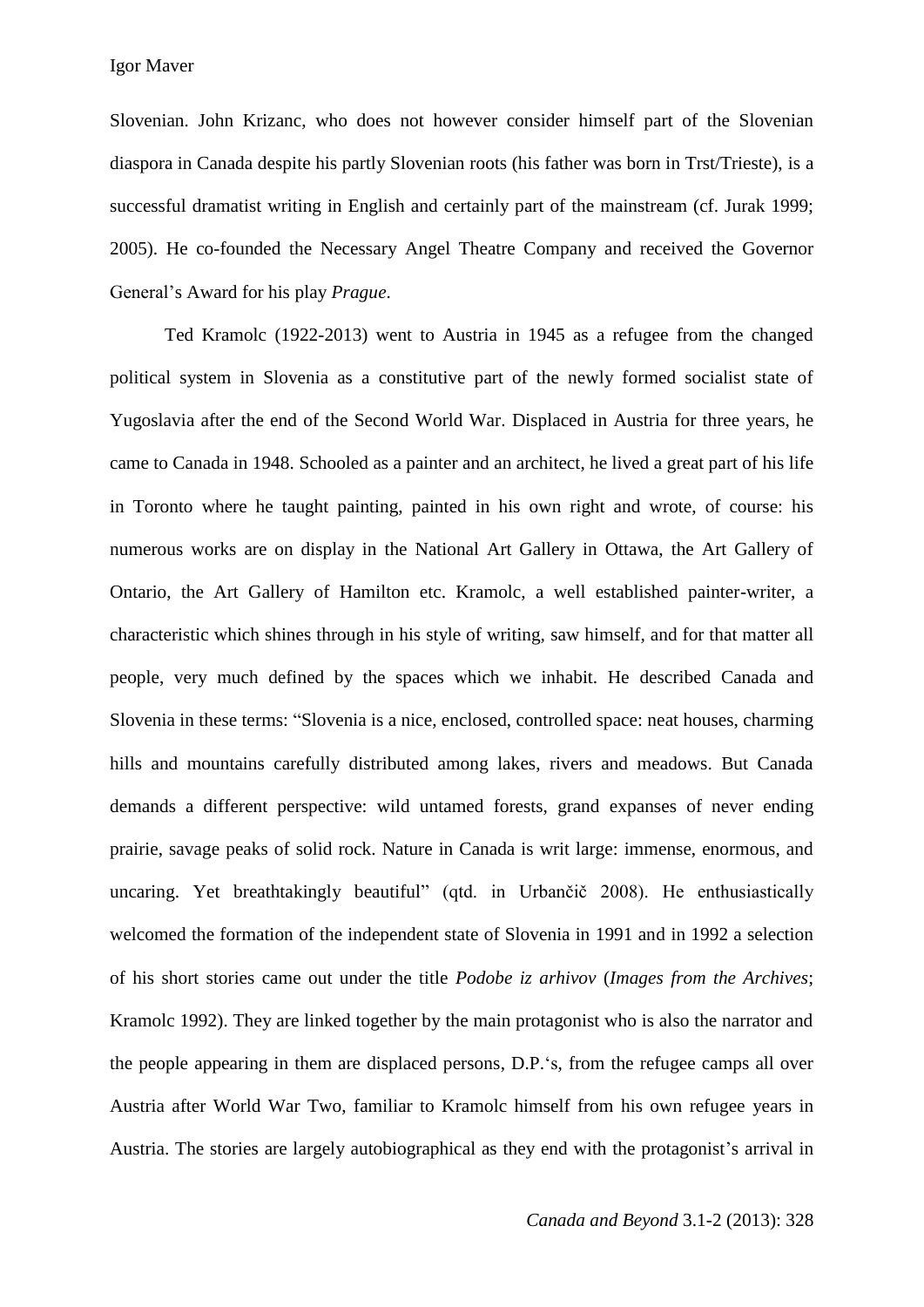Canada and establishing himself as an architect specializing in interior decoration. Kramolc wrote many sketches and short stories in English, although his novels are written in Slovenian. The important thing about his work is that it is not just about the emigrant experience but about the meaning of human existence as such; also it is largely devoid of political ideology and very independent and original, which is why "the Slovenian 'political emigration' more than once reproached him for having estranged from it and for having avoided it (not merely in art but also personally)" (Jurak 1999: 352). He wrote poems and short stories (in English and Slovenian), which were published in Slovenian presses especially after 1991, before that in Slovenian migrant press and anthologies in Argentina and the USA.

He produced three novels, all of which were written in Slovenian and were published by major Slovenian publishing houses. The novel *Potica za navadni dan* (*A Cake for an Ordinary Day*; Kramolc 1997) is set in Canada during 1986 and 1996, with four Slovenian married couples in the first part though the focus shifts to one of the female protagonists, Sonja Zavrtanik, and the retired Canadian colonel Tyrone Harrington in the second. The Slovenians in the first part of the book constantly reflect on the Second World War and their role in it, their flight from the newly emerged socialist one-party political system in the former Yugoslavia, the lost years in refugee camps in Austria and, finally, their emigration to Canada. They are labelled by Kramolc as "professional Slovenians," whose main preoccupation is politics, and consequently there is no place among them for people who think very independently and critically about this situation (e. g. Gorazd Prunk). *Potica*, the typical Slovenian walnut cake, which is traditionally made and eaten for holidays and special occasions, does not taste the same to them in Canada: it is more sour because the Slovenians brought with them too much hatred. In the second part Sonja and Tyrone, who dies a meaningless death in a bank robbery, are depicted as a loving couple despite their kindred souls being shown as 'betraying' each other in their minds by thinking about their former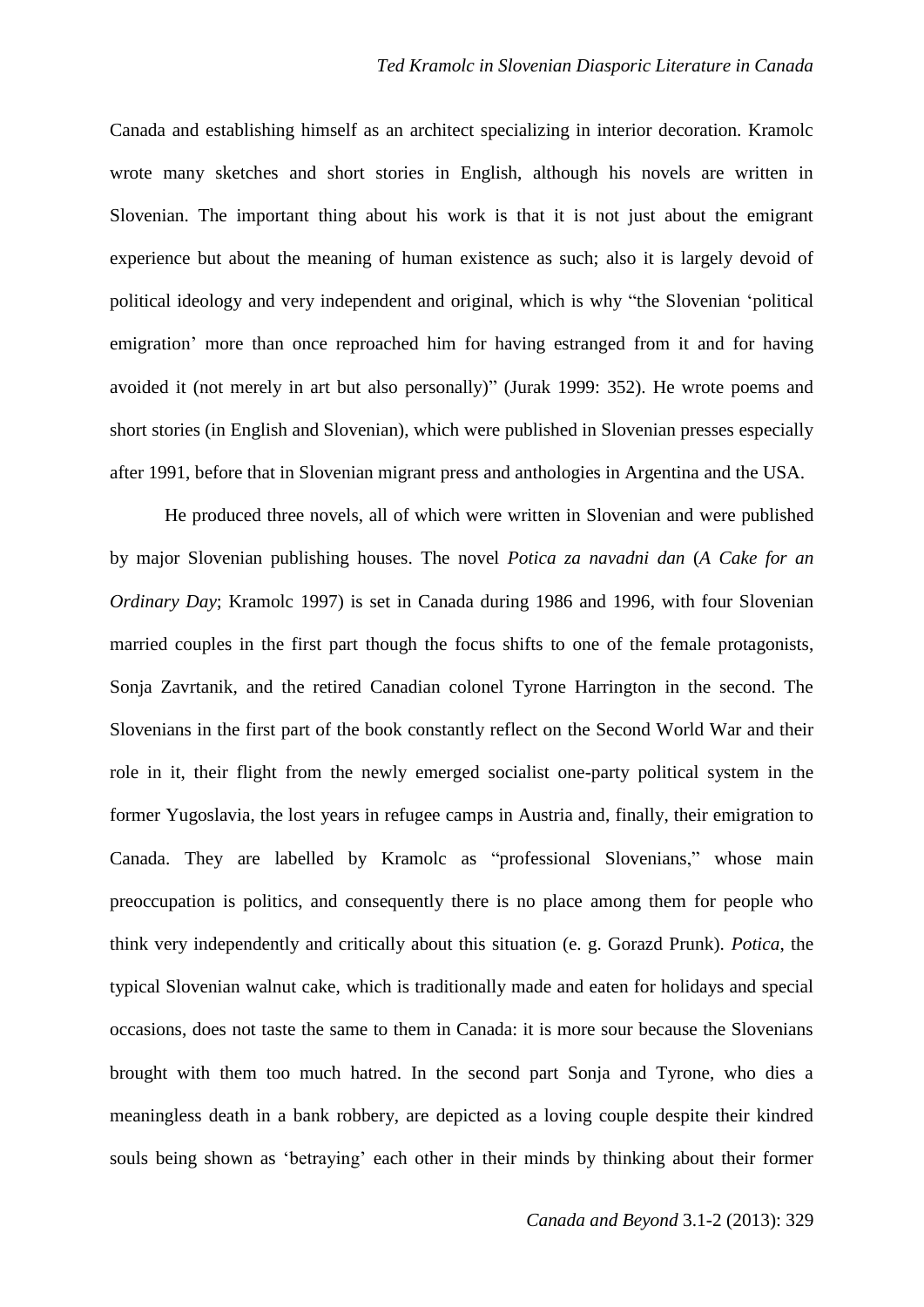partners (Jurak 1999: 356). The constant shifts in narrator and the undeniably postmodern technique of this novel do not lead to a happy ending and a vision of a happy coexistence of the two cultures, Slovenian and Canadian. Slovenians in Canada often think very highly of themselves, although they are shown here to be really torn by envy and hypocrisy.

*Tango v svilenih coklah* (*Tango in Silk Clogs*; Kramolc 2002) is the author's second novel which was shortlisted for the prestigious literary Kresnik Prize. It is a story about a *femme fatale* model and a painter-migrant which unequivocally transcends the typical emigrant subject-matter. According to Kramolc himself "clogs in the novel are symbolically coated with silk, which is to cover the filth, stench and decadence of contemporary society" (Kramolc 2003). In his last novel set in Canada, *Sol v grlu* (*Salt in Throat*; Kramolc 2008) Ted Kramolc revisits the past in a graduated dramatic style, the atrocities of the Second World War and, especially, the Austrian political refugee camp after it that the protagonist Karl experienced. Canada, the promised land which provided him with shelter, is also very different from what the emigrant Karl had envisaged: he encounters corruption and immorality in human relations (Kocjančič 2009). After three love relationships he still cannot find peace and happiness; deceitful love on either side is at the heart of the book and Karl is almost driven into madness at the end. Kramolc proved that he was a good writer and very much part of the unified Slovenian cultural space that includes the Slovenian diaspora in the world and the Slovenian minorities in the neighbouring countries: the protagonist's lost youth and the after effects of war intermingle with the theme of involuntary migration.

He passed away in Toronto on Tuesday, 3 September 2013.